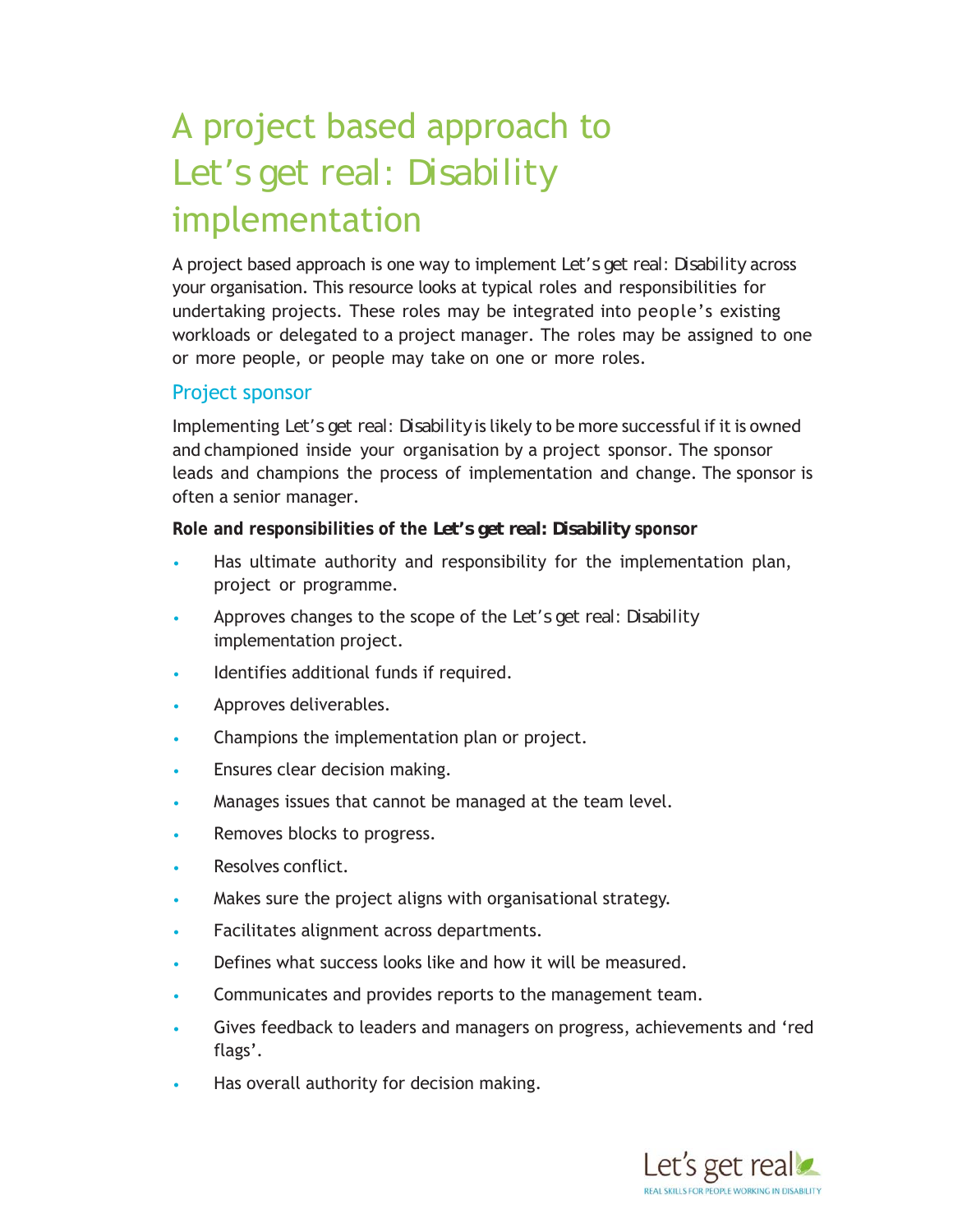## *S*teering group

Setting up a steering group is one way to provide governance to the *Let's get real: Disability* implementation project. To reflect the *Let's get real: Disability* framework, the steering group could include disabled people, carers, Māori, family and whānau representatives, a community representative, professional advisors and people from different cultures. The steering group could also include managers, team members, human resource managers and quality managers.

**Role and responsibilities of the** *Let's get real: Disability* **steering group**

- Has oversight of the *Let's get real: Disability* implementation project.
- Coordinates input from all stakeholder groups.
- Supports implementation, contributes to regular review and provides governance.
- Provides leadership and support throughout the implementation project.
- Resolves issues escalated by the project manager or team leaders.
- Provides policy decisions and direction for implementation.
- Resolves or forwards policy issues to appropriate decision making bodies.

# *S*takeholders

Knowing who your stakeholders are, and involving them in planning and implementation is key to success. Many organisations have existing stakeholder networks or mechanisms that can be used. Consider representation from the following groups:

- Disabled people.
- Carers.
- Family or whānau.
- Māori (individuals with an understanding of disability).
- Pasifika (individuals with an understanding of disability).

**Role and responsibilities of the** *Let's get real: Disability* **stakeholders** 

- Model the intent of the seven Real Skills.
- Increase information sharing.
- Enhance mutual understanding.
- Create networking opportunities.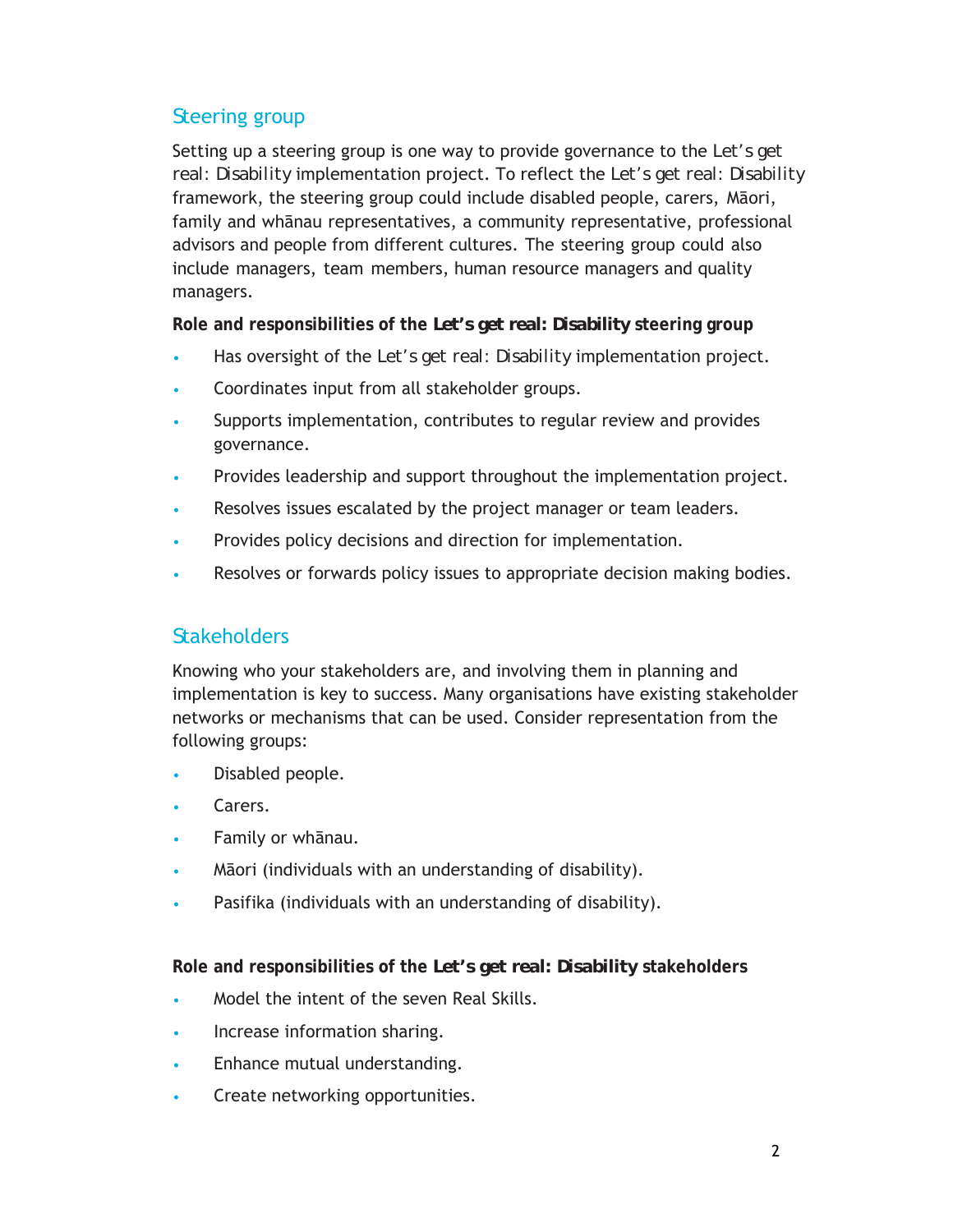- Provide guidance to the *Let's get real: Disability* steering group and sponsor.
- Act as a resource to the implementation process, for example helping to facilitate briefing sessions to staff.
- Communicate between services and stakeholder groups.
- Encourage and receive feedback.

## Project manager

Depending on the size and nature of your service, you may decide to dedicate some of your team's time to leading and promoting *Let's get real: Disability.*

**Role and responsibilities of the** *Let's get real: Disability* **project manager**

- Agrees implementation plan with the *Let's get real: Disability* sponsor and steering group.
- Reports to and receives direction from project sponsor.
- Manages, reviews and prioritises the work plans, with the objective of staying on time and within budget.
- Reviews progress and provides status reports to the steering group.
- Receives feedback from the sponsor and steering group.
- Manages allocated resources and works with partner organisations.
- Works with other leaders and managers to resolve issues.
- Presents areas for discussion to the steering group.
- Recommends resource and policy changes to the steering group.
- Meets with team managers to review concerns and monitor progress.
- Motivates and coaches other managers and team members.
- Conducts risk management analysis for *Let's get real: Disability* implementation.
- Reviews and approves deliverables.

## Service manager or team leader

It is essential that team members have clear leadership for putting *Let's get real: Disability* into practice. Depending on the size of your organisation, there may be a number of managers or leaders who take a leadership role in implementing *Let's get real: Disability*.